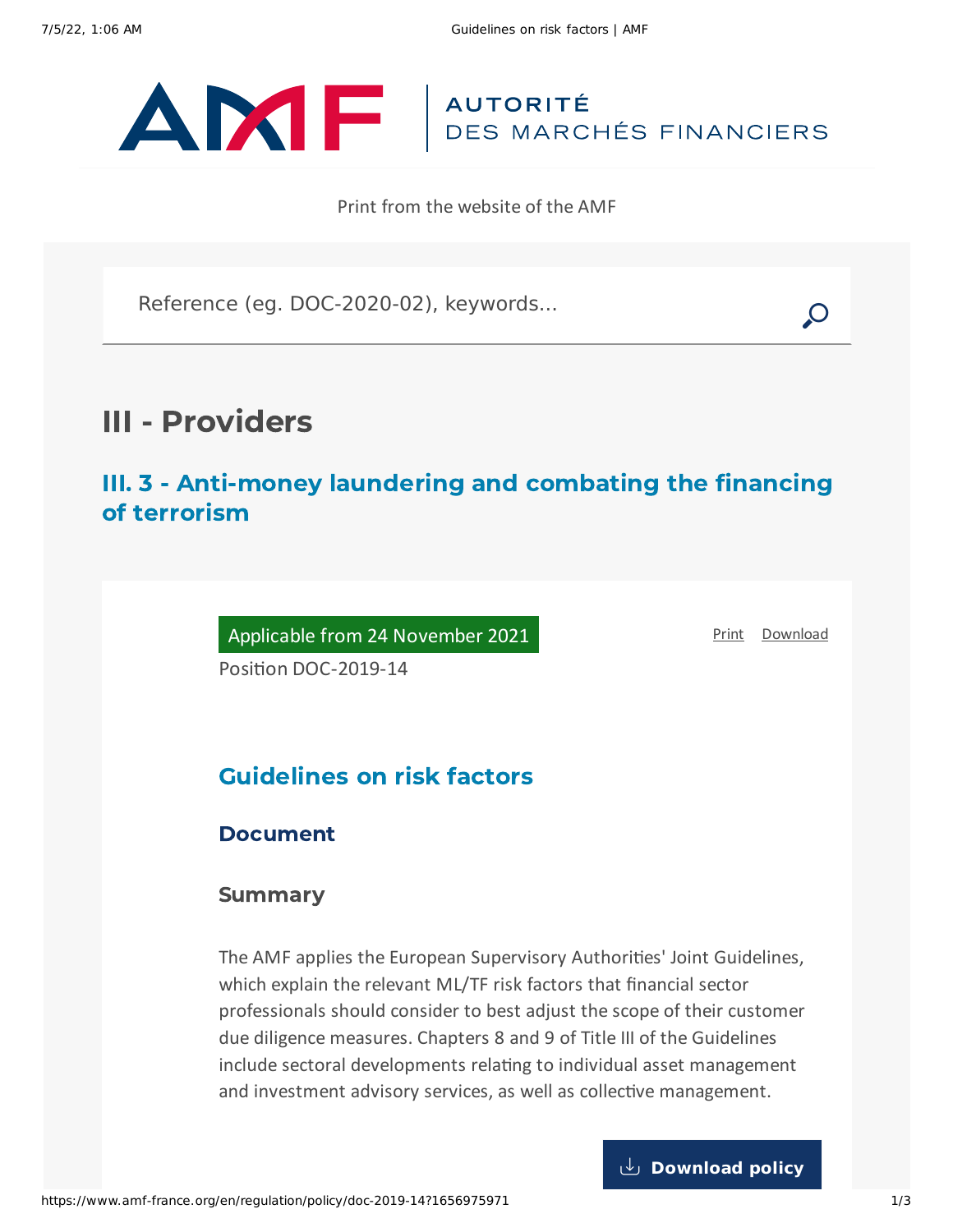#### **Reference texts**

Articles L. 561-4-1, L. 561-9 and L. 561-10-1 of the French [Monetary](https://www.legifrance.gouv.fr/codes/id/LEGITEXT000006072026/)  $\Box$  and Financial Code (in french only)  $\Box$ 

- $\blacktriangleright$  Article 320-19 of the General [Regulation](https://www.amf-france.org/en/eli/fr/aai/amf/rg/article/320-19/20210423/notes)
- $\blacktriangleright$  Article 321-146 of the General [Regulation](https://www.amf-france.org/en/eli/fr/aai/amf/rg/article/321-146/20210423/notes)

## Archives

 $\sqrt{ }$  From 29 November 2019 to 23 November 2021 | Position [DOC-2019-14](#page-1-0)

<span id="page-1-0"></span>**Guidelines on risk factors**

**[Download](https://www.amf-france.org/sites/default/files/doctrine/en/Position/DOC-2019-14/1.0/Guidelines%20on%20risk%20factors.pdf) policy**

#### **Reference texts**

- Articles L. 561-4-1, L. 561-9 and L. 561-10-1 of the French [Monetary](https://www.legifrance.gouv.fr/affichCode.do?cidTexte=LEGITEXT000006072026&dateTexte=20191227) and Financial Code (in french only)  $\mathbb{C}$
- Articles 320-19, 321-146 and 550-9 of the General [Regulation](https://www.amf-france.org/en/eli/fr/aai/amf/rg/20191122/notes)

Legal information: Head of publications: The Executive Director of AMF Communication Directorate. Contact: